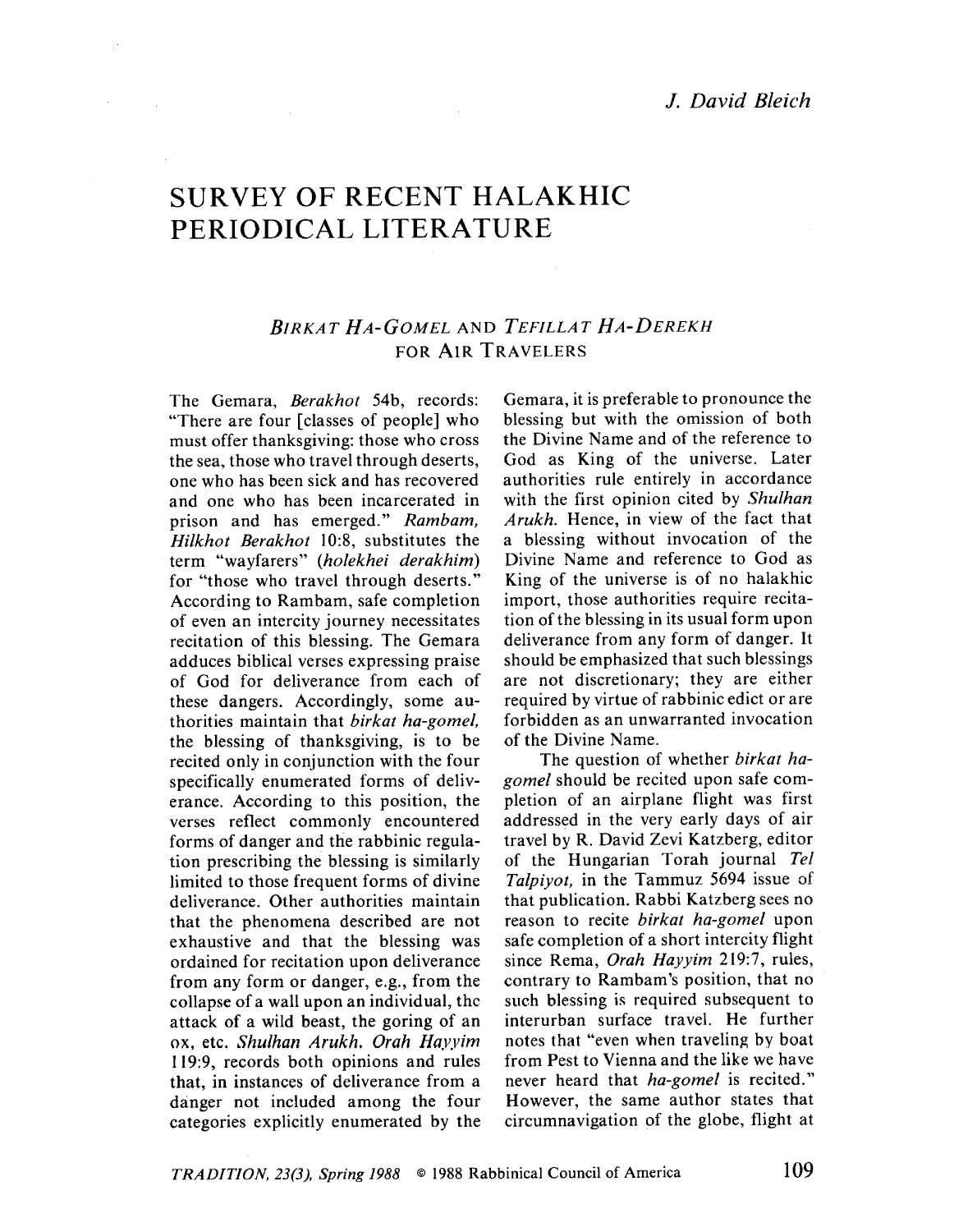an inordinately high altitude, or any other dangerous form of flight, does necessitate recitation of birkat ha-gomel. These rulings seem to be entirely unexceptionable: According to Rema's ruling, ordinary intercity travel does not occasion this blessing, while latter-day authorities rule that even activities other than travel necessitate recitation of the blessing when danger of some sort has been encountered. At the time that Rabbi Katzberg's article was published, round-the-world flight and travel at high altitudes certainly entailed a high degree of danger. The crucial question is whether an uneventful transoceanic flight or a flight over a desert generates an obligation with regard to birkat hagomel. That question is not at all addressed by Rabbi Katzberg. Such an obligation may follow simply from the fact that air travel is no different from travel by land or sea. Hence, even though the journey has been by air, the traveler who has traversed either a sea or a desert may be obligated to recite the blessing as a member of one of the four specifically enumerated categories of people for whom the blessing is required. Alternatively, since he has traveled by air, he may not be included in those specific categories but may nevertheless be required to recite the blessing in accordance with the view that those categories are not exhaustive but that the blessing is obligatory for all persons delivered from danger.

R. Ovadiah Yosef, Yabi'a Omer II, Orah Hayyim, no. 14, sec. 2, and R. Eliezer Waldenberg, Tzitz Eli'ezer, XI, no. 14, correctly note that transoceanic flight would not occasion birkat hagomel by virtue of the second consideration. Even those authorities who maintain that the classes of persons enumerated by the Gemara as being required to recite the blessing are not exhaustive concede that these classes are not merely paradigmatic. Members of the enumerated classes are required to recite the blessing even if thcy have not met with any untoward experience and have

themselves not been endangered in any way.' The fact that other persons frequently do experience danger under similar eircumstanees is sufficient to establish a blanket obligation for all members of those classes. Deliverance from other dangers, according to the opinion of those authorities, similarly occasions recitation of the blessing, but only if the person in qucstion was actually endangered.' Thus a routine flight over a sea or desert would not require *birkat ha-gomel* on those grounds. Nevertheless, both Rabbi Yosef and Rabbi Waldenberg rule that a flight over an ocean or over a desert necessitates recitation of birkat ha-gomel. They reason simply that since a sea or desert has been traversed in the course of the journey the mode of travel is irrelevant, particularly since air travel is no less dangerous than surface travel. A similar view is ascribed to the late Satmar Rav, R. Joel Teitelbaum, by R. Ya'akov Breisch in an article that appcarcd in the Tammuz 5716 issue of Ha-Ma'or and is reprinted in Rabbi Breisch's responsa collection, Helkat Ya'akov, II. no. 9. R. Pincus Epstein, the late head of thc Bet Din of Jerusalem's Edah ha-Haredit, also concurred in this ruling as is recorded in his glosses appended to R. Bctzalcl Stcrn's Teshuvot Be- Tsel ha- $Hokhmah, I, p. 190b.$ 

R. Moses Feinstein, Iggerot Mosheh, Orah Hayyim, II, no. 59, reaches a similar but more far-reaching conclusion, albeit on somewhat different grounds. 19gerot Mosheh argues that, although the danger encountered in the wilderness is essentially accidental in naturc, the danger inherent in sea voyages that serves as a basis of the obligation for thanksgiving is not the danger occasioned by a storm or an accident of some type. Rather, asserts Iggerot Mosheh, the very nature of travel in a ship is intrinsically dangerous because man cannot survive for a significant period of time in water; it is the ship that serves to protect the traveler from the danger of the sea surrounding him.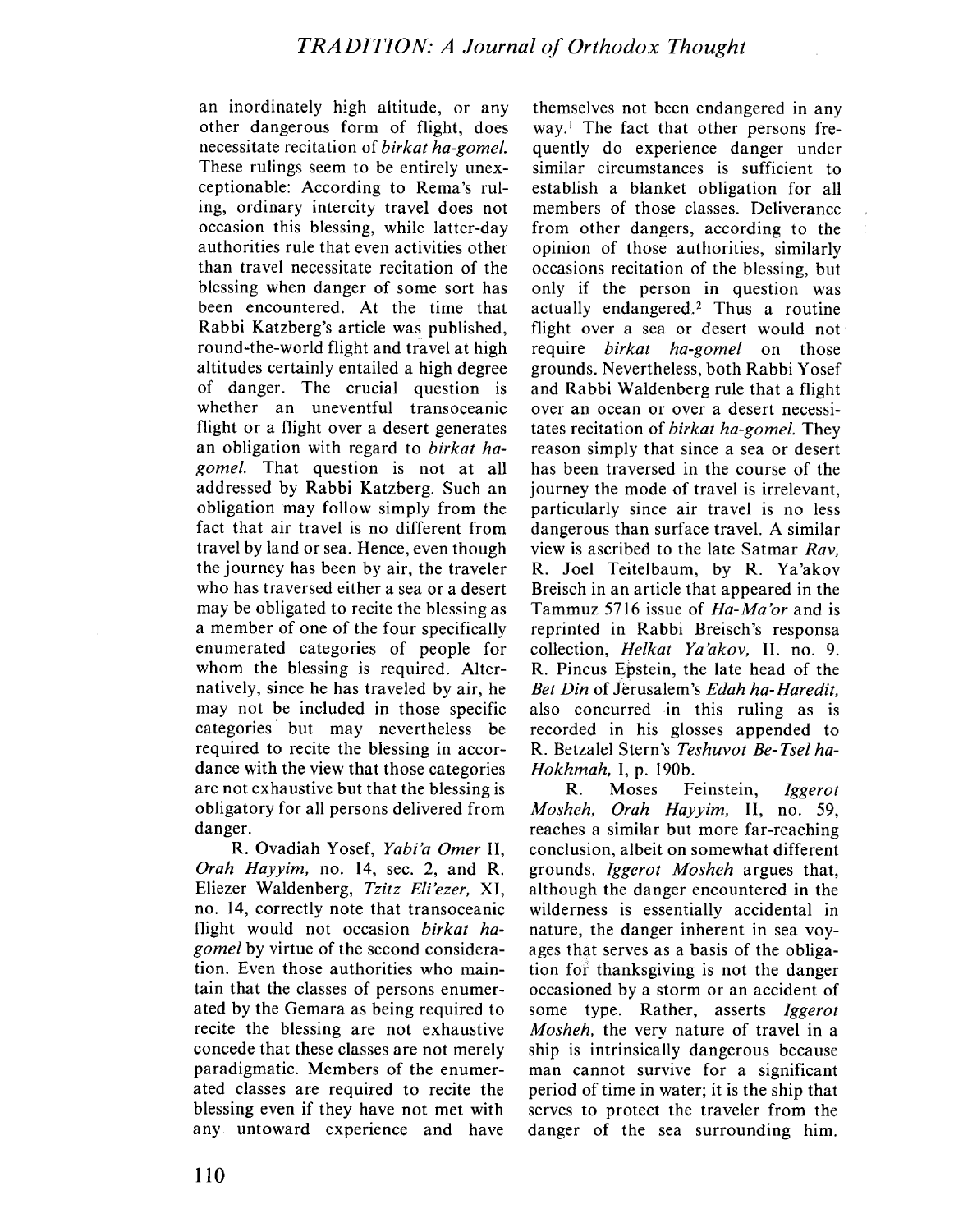Since, at times, the ship may prove to be unseaworthy, the ocean voyager is always at risk. The identical consideration, argues *Iggerot Mosheh*, applies to airplane travelers. Man cannot survive in the sky; it is only the airplane which protects him from danger. Since the airplane may malfunction, the air passenger is always at risk. Hence, concludes *Iggerot Mosheh*, an airplane traveler must recite the birkat ha-gomel for precisely the same reason that a sea voyager recites that blessing.

Iggerot Mosheh goes beyond other authorities in ruling that birkat ha-gomel is required subsequent to any plane journey, including those undertaken entirely over dry land. This conclusion is entirely consistent with his thesis conccrning the consideration which prompts birkat ha-gomel for ocean voyagers. According to Iggerot Mosheh's reasoning, thc danger of travel in the sky is entirely analogous to the danger of ocean travel. Accordingly, every airplane trip is tantamount to a sea journey. Iggerot Mosheh does not stipulate any minimum distance or minimum period of travel for incurring an obligation with regard to birkat ha-gomel. If there is no minimum distance or time period and if *Iggerot* Mosheh's reasoning is taken to its logical conclusion, it would appear that a ride in a funicular, or even on a ferris whcel, would similarly require recitation of birkat ha-gome/.

A somewhat different position is espoused by Rabbi Ovadiah Yosef. Halakhah requires that, during the course of his travel, the traveler recite tefillat ha-derekh, the wayfarer's prayer beseeching that he be grantcd a safe journey and delivered from any danger. As recorded in Shulhan Arukh, Orah Hayyim 110:7, that prayer is recited only upon embarking on a voyagc of at lcast one parasang in length.<sup>3</sup> Shulhan Arukh, Orah Hayyim 219:7, rules that the same distance constitutes thc minimum length of a voyage necessitating birkat hagome/. A number of authorities, including Petah ha-Devir, III, 313b; Teshuvot

Yismah Lev, II, no. 4; and Sedei Hemed, Ma'arekhet Berakhot, no. 2, sec. 15 no. 42, also maintain that birkat hagomel must be recited subsequent to a train trip of at least one parasang in distancc even though the distance is traversed much more rapidly than would be tbe case with a more primitive form of travel. However, R. Judah Grunwald, Teshuvot Zikhron Yehudah, Orah Hayyim. no. 42, asserts that the stipulated distance of a parasang is the normative minimum only for an individual who travels on foot. When traveling by motor vehicle, rules Zikhron Yehudah, there is no similar obligation with regard to birkat ha-gomel unless the journey is of a time period cqual to that which it would take for an individual to traverse a parasang on foot. The period or time required for an average person to cover a parasang by foot is establishcd as an hour and twelve minutes. Yabi'a Omer, I, Orah Hayyim, no. 13, sec 9, rules in accordance with the opinion of Zikhron Yehudah. This is also the opinion of Rabbi Y. A. Silber, Az Nidberu, VI, no. 66.<sup>4</sup> In Yabi'a Omer, II, Orah Hayyim, no. 14, sec. 3, and in Yehavveh Da'at, II, no. 26, Rabbi Yosef similarly rules that *birkat ha-gomel* must be recited subsequent to any flight of at least one hour and twelve minutes in duration. Rabbi Yitzchak Ya'akov Weisz, Teshuvot Minhat Yitshak, II, no. 47, correctly notes that Rabbi Y osef expresses this view in accordance with the Sephardic practice requiring birkat hagomel on the occasion of all intercity travel. Sephardic practice follows Rambam's position that not only travel through a desert, but also any intercity journey, occasions birkat ha-gomel. However, it follows from Rabbi Yosef's exposition, and indeed it is implicitly stated by him, that travel over a sea or desert would require recitation of birkat ha-gomel according to all authorities.

However, a number of authorities, including R. Ya'akov Breisch, Ha-Ma'or, Tammuz 5716 and Teshuvot Helkat Ya'akov, II, no. 9; R. Yitzchak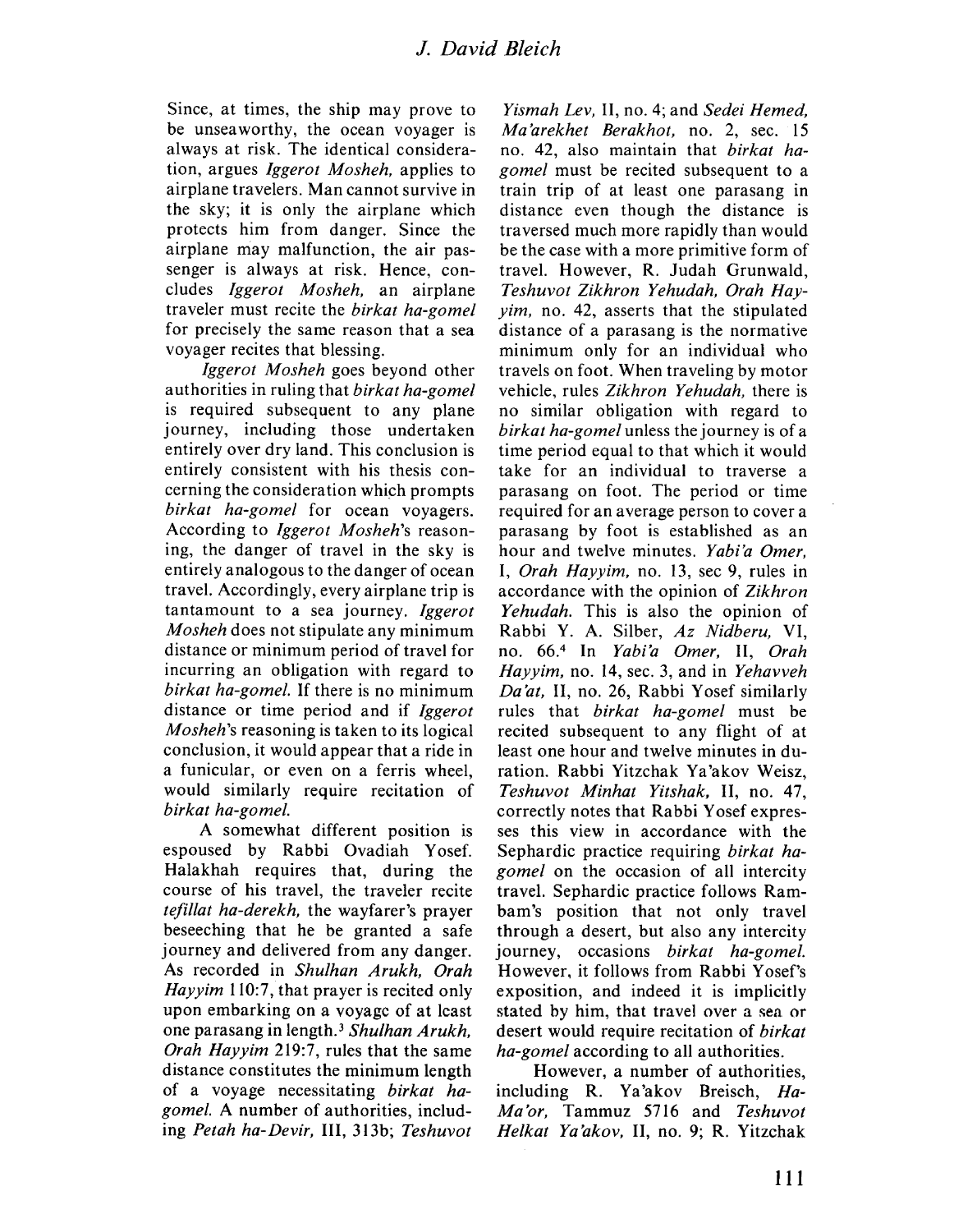Ya'akov Weisz, Teshuvot Minhat Yitshak, II, no. 46; R. Betzalel Stern, Teshuvot Be- Tsel ha-Hokhmah, 1, no. 20; and R. Isaac Liebes, Teshuvoi Bet Avi, IV, no. 18, sec. 4, rule that air travel does not necessitate recitation of birkat ha-gomel. lfelkat Ya'akov, Minhat Yitshak and Be-Tsel ha-Hokhmah also quote the late Belzer Rebbe, R. Aaron Rokeah, as espousing this position as well. Be-Tsel ha-Hokhmah reports that the Tchebiner Rav, R. Dov Berish Weidenfeld, was also in agreement with this ruling,

An intriguing argument has been advanced in support of the view that airplane travelers sbould not recite the wayfarer's prayer during the course of airplane travel. That position is derived from a provision of Jewish law incorporated in the regulations pertaining to the commandment conccrning sending a mother bird from its nest prior to taking nestlings or cggs. The terminology in which the commandment is couched, "If a bird's nest chance to be before you in the way" (Deuteronomy 22:6), makcs it clear that this obligation exists only with regard to birds that a person comes upon on a roadway or thc like. For this reason the Gemara, *Hullin* 139b, indicates that the commandment does not encompass a situation in which one comes upon a bird carrying its nest while flying:

R. Judah said in the name of Rav. "If a man has found a nest in the sea, he is bound to let the dam go since it is written, 'Thus said the Lord who makes a way in the sea' (Isaiah 43: 16). Then, in the like manner, if a man has found a nest in the sky inasmuch as it is written, 'The way of the eagle is in the sky' (Proverbs 30: 19), he should also, should he not, be bound to let the dam go? (The sky) is referred to as the 'way of the eagle' but never simply as 'way.'"

R. Shlomoh Yosef Zevin, Ishim ve-Shitot (Tel Aviv, 5718), p. 97, relates that, when askcd whcthcr an airplane traveler should recite *tefillat ha-derekh*, the Rogatchover Ga'on, R. Joseph Rosen, immediately and without hesitation cited this discussion and responded in the negative. The Rogatehover Ga'on

maintained that thc Sages ordained this prayer only for a person who travels on a "derekh" or "way." Since the Gemara clearly states that the sky is "the way of the eagle," but not simply a "way," recitation of thc "wayfarer's" prayer, he maintained, is not within the ambit of that edict. Rabbi Zevin cites this incident as an example of the Rogatchover's keen intellect and acumen but expresses ambivalence with regard to the substantive halakhic conclusion. Rabbi Yosef, Yehavveh Da'at, II, no. 26, questions whether the Rogatchover intended his comments to be construed as a definitive ruling or whether they were intended merely as an intellectual tour de force. Rabbi Yosef himself rules that airplane travelers should recite tefilat ha-derekh.

A similar line of reasoning with regard to recitation of birkat ha-gomel subsequent to intercity air travel or a flight over a desert is advanced by Helkat Ya'akov without reference to the Rogatchover's ruling vis-a-vis tefilat haderekh. This analysis, which focuses upon the denotation of the term "derekh," does not, however, appear to be germane with regard to birkat hagomel. As Yabi'a Omer points out, the terminology employed by the Gemara with regard to *birkat ha-gomel* does not include use of the term "derekh." Although Yabi'a Omer and Bet Avi both note that the biblical verse eited by the Gemara in conjunction with travel through a desert, "They wandered in the wilderness in a desert way" (Psalms 107:4), does employ the term "derekh," Bet Avi comments that such reference does not occur in the verses quoted in conjunction with travel by sea. Both authorities emphasize that the Gemara speaks explicitly of "those who travel through the desert" indicating that the rabbinic edict is not predicated upon the connotation of the term "derekh." Although Rambam extends the obligation to "holekhei derakhim," i.e., all wayfarers, he should not bc understood as employing that term in a strictly technical sense since it docs not appear in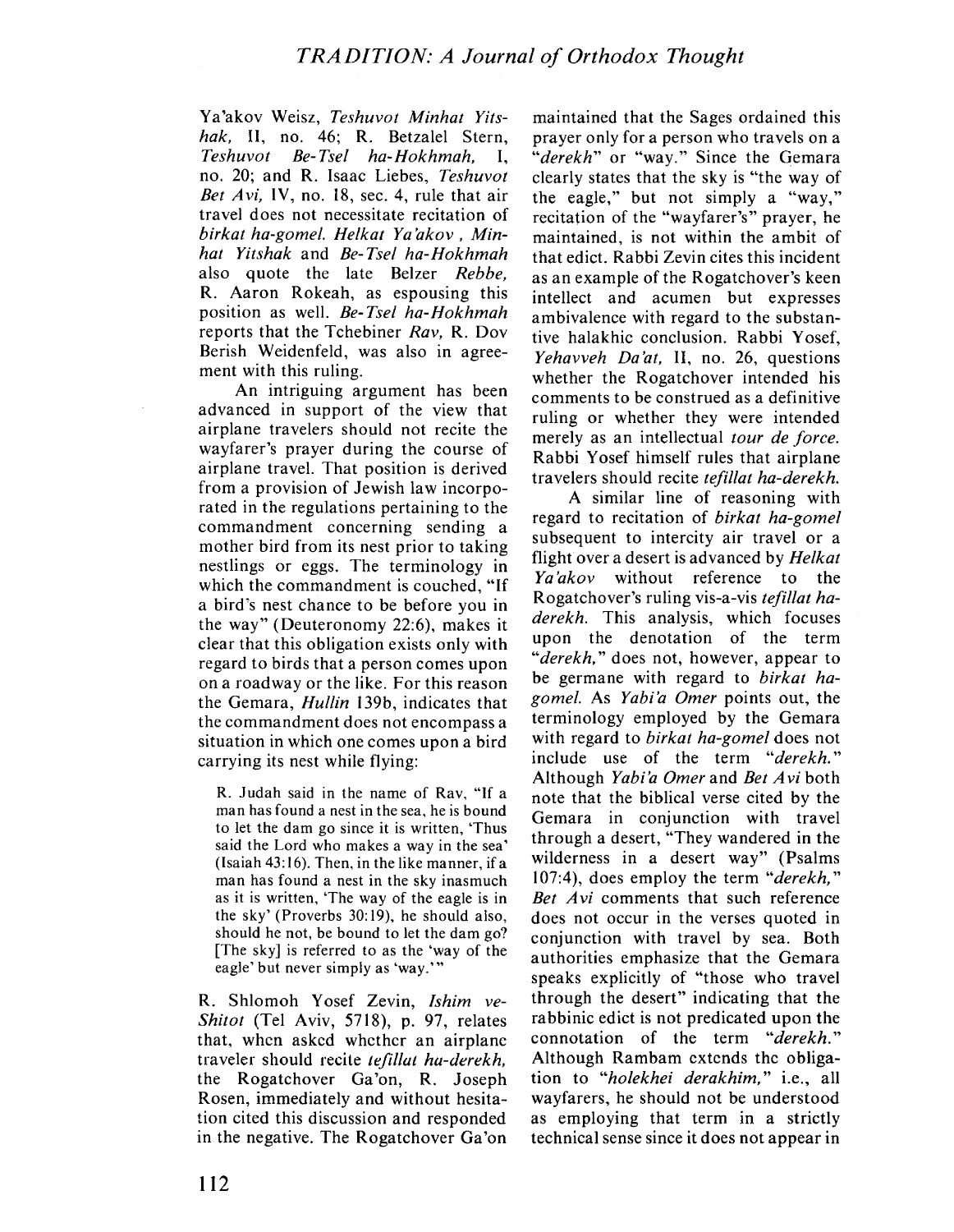#### 1. David Bleich

the Gemara itself. Rather, Rambam simply expresses the view that the edict governing travel through a desert is not limited solely to that category of travel but includes all wayfarers. Thus, there is no reason to assume that only a person who traverses a "derekh" is required to recite birkat ha-gomel.

The principal argument in support of this position as formulated by Helkat Ya'akov, Be-Tset ha-Hokhmah and Bet Avi is that the categories of sea voyagers and "those who travel through the descrt" are limited by definition to travelers upon the surface of the sea or desert. Hence, airplane travel, even when transoceanic, is not within the ambit of the obligation established by rabbinic decree.

Minhat Yitshak advances the rather curious argument that it is precisely because air travel is more dangerous than other forms of travel that birkat hagomel is not requircd as an cxprcssion of thanksgiving for having been delivered from danger. R. Hayyim Joseph David Azulai, Mahazik Berakhah 219:1, questions whether or not birkat ha-gomel was recited by the High Priest upon emerging unscathcd from thc Holy of Holics on Yom Kippur. Indeed, one does not find mention of recitation of this blessing by other historical personages who placed themselves in extreme danger with no untoward effect. Mahazik Berakhah responds by stating that birkat ha-gomel was ordained only for deliverance from an involuntarily assumed peril but not for deliverance from a danger that is assumed in an entirely voluntary manner. Minhat Yitshak notes the objection that persons embarking upon sea voyages and caravan journeys also voluntarily place themselves in danger. In response he states that since there is no other way of rcaching the required destination thc danger is regarded as "involuntary." However, since one can reach the same destination without the enhanced danger of a plane trip, assumption of the dangers of air travel must be regarded as voluntary in nature.

It should also be noted that Bet  $Avi$ somewhat equivocally advances another argument in support of the position that airplane travel does not occasion recitation of *birkat ha-gomel*. In contradistinction to the position of Iggerot Mosheh, Bet Avi maintains that sea voyages occasion recitation of that blessing by virtue of deliverance from the danger resulting from waves which arise in the occan. This is evidenced by the fact that the Gemara cites the verses, "They that go down to the sea in ships. . . . He raised the stormy wind. . . . They reeled to and fro and staggered likc a drunkcn man. . . . He made the storm calm so that the waves thereof were still" (Psalms 107:23-29), in establishing that seafarers are required to offer praise for their deliverance. Bet  $Avi$  argues that, since there are no waves in the sky and hence this danger is nonexistent with regard to air travel, there cannot be an obligation for recitation of *birkat ha-gomel* for the safe completion of a trip by air.

In a somewhat different vein Be-Tsel ha-Hokhmah argues that since the dangers of air travel are identical whether the travel takes place over an ocean or over dry land, there can be no logical reason for requiring transoceanic air travelers to recite a blessing not recited by persons travelling by air over dry land. The thanksgiving offered, argues Be-Tset ha-Hokhmah, is for thc deliverance from the particular danger associated with sea travel. Since those dangers are nonexistent with regard to airplane travel over the sea, Be-Tsel ha-Hokhmah rules that there is no occasion for the recitation of *birkat ha-gomel*.

Ncvertheless, in light of the significant doubt generated by the arguments in favor of recitation of this blessing, these authorities agree that, under such circumstances, birkat ha-gomel should be recited with the deletion of thc Divine Name and of the phrase "King of the universe."<sup>5</sup>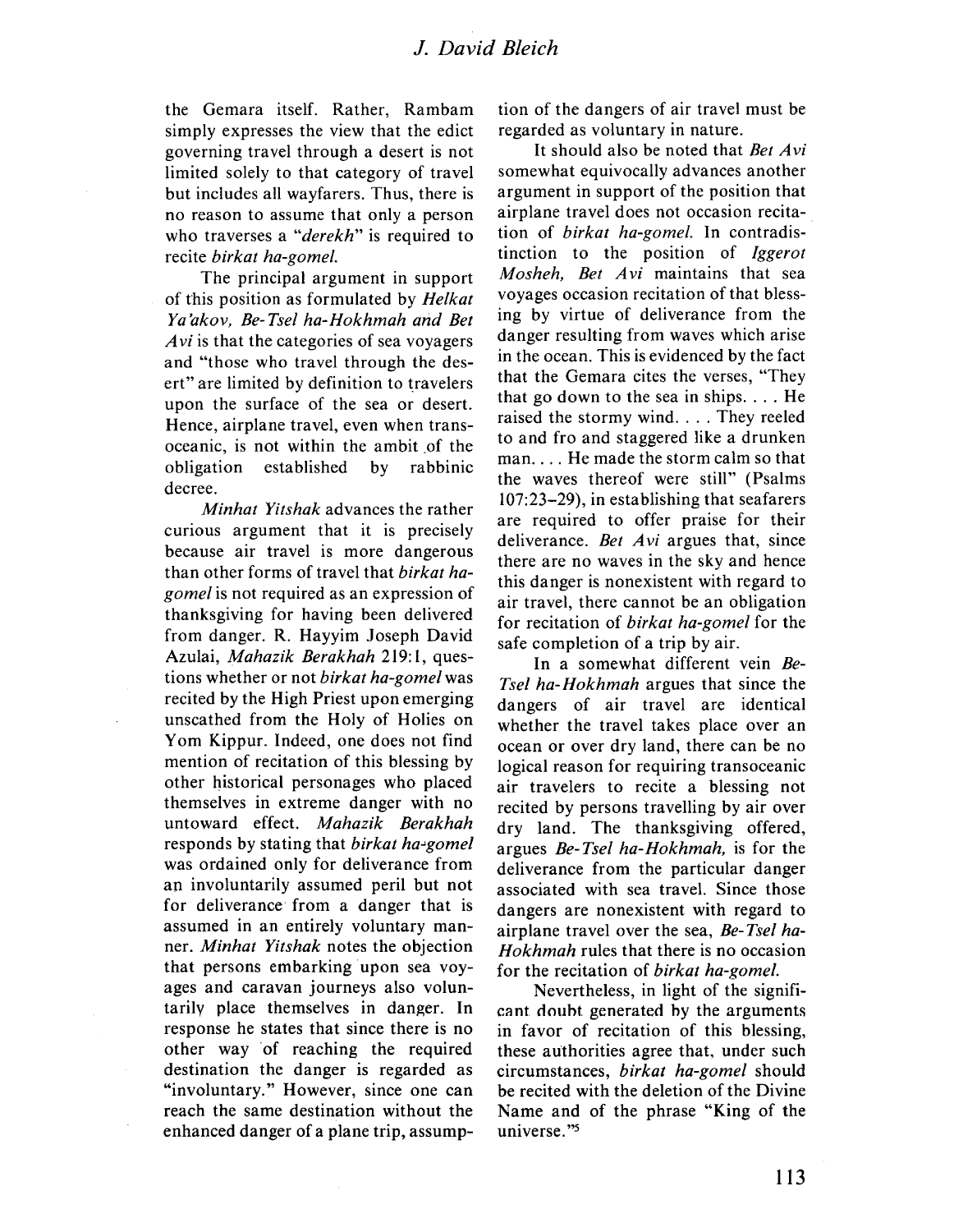#### **NOTES**

- 1. See Shulhan Arukh, Orah Hayyim 218:8. This view is, however, disputed by Me'iri, Berakhot 54b, who, in accordance with a literal reading of the verses cited by the Gemara, maintains that only travelers who lose their way in the desert or sea voyagers who have been threatened by turbulent waves are required to recite birkat ha-gomel. Among latter-day authorities this position is espoused by R. Eliezer Landau (a grandson of *Noda bi-Yehudah*) in his commentary on the Mishneh Torah, Yad ha-Melekh, Hilkhot Berakhot 10:8.
- 2. This distinction does not appear to have been fully appreciated by R. Mordecai Fogelman, Teshuvot Bet Mordekhai, no. 22. However, insofar as his halakhic position is concerned, Rabbi Fogelman's conclusions concur with thosc of Rabbi Yoscf and Rabbi Waldcnberg. There also appears to be some confusion with regard to this point in the initial comments of R. Isaac Liebes, Teshuvot Bet Avi, I, no. 37.
- 3. A parasang or *parsah* is equal in distance to 4 *mil* or 8,000 cubits. Based upon R. Abraham Hayyim Noe's calculation of the measurement of a cubit or *ammah* as 48 centimeters (as presented in his *Shi'urei Torah* 3:25), a parasang is equal in length to 3,840 meters. According to Hazon Ish's calculation of an ammah as 58 centimeters (as presented in Hazon Ish, "Kuntres ha-Shi'urim," Orah Hayyim 39:12), a parasang is equal to 4,640 meters. See also R. Ya'akov Kanievsky, Shi'urim shel Torah (Bnei Brak, 5729), p. 67. According to some early authorities, the *ammah* may be 59.5 centimeters in measurement and yield a parsah of 4760 meters in length. See R. Ya'akov Gershon Weiss, Middot u-Mishkalot shel Torah (Jerusalem, 5747). p. 382.
- 4. Zikhron Yehudah adopts the same position with regard to *tefillat ha-derekh* as well. Insofar as *tefillat ha-derekh* is concerned, Zikhron Yehudah's position is contrary to that of Mishnah Berurah 110:30 and R. Ya'akov Kanievsky, Shi'urim shel Torah, no. 10, addenda, sec. 33. Rabbi Silber distinguishes between *tefillat ha-derekh* and birkat ha-gomel in maintaining that *tefillat ha-derekh* is recited upon travelling a minimum distance of one parasang regardless of the mode of transportation employed, while birkat ha-gomel is pronounced only upon completion of a journey of at least seventy-two minutes in duration. Tefillat ha-derekh is recited because roads are regarded as dangerous due to the presence of brigands, wild animals, etc. Such dangers are not present, or are greatly reduced, in inhabited areas and their environs, i.e., within a parasang of a city. Hence, since areas lying beyond a parasang are inherently dangerous, *tefillat ha-derekh* is always recited on journeys which take the traveler beyond that distance, even though the distance is traversed with great speed. However, *birkat ha-gomel* is not recited unless the journey is at least seventytwo minutes in duration, argues Rabbi Silber, since, when less time is spent in travel, thc danger is too brief for deliverance to be regarded as "miraculous." Although Rabbi Y osef cites Zikhron Yehudah with regard to both birkat ha-gomel and tefillat ha-derekh, Rabbi Yosef's own discussion is limited to birkat ha-gomel.
- 5. Some authorities advise that in the case of doubtful obligation the blessing may be recited in the Aramaic form, "Berikh Rahamana Mara Malka de-alma. . . ." Shulhan Arukh, Orah Hayyim 167:10, 187:1 and 219:4, rules that the obligation with regard to various blessings may be fulfilled in this manner, and many authorities maintain that a blessing recited in this manner does not constitute a *berakhah le-vattalah*, a blessing pronounced in vain. Hence, according to these authorities, this expedient may be utilized in cases of doubtful obligation. See Penei Yehoshu'a, Berakhot 12a; Arukh ha-Shulhan, Orah Hayyim 202:3; Derekh Pikkudekha, no. 4, sec. 10; Eshel A vraham (Rav of Bucacz), Orah Hayyim 229:2; Teshuvoi Bikkurei Shlomoh, Orah Hayyim, no. 39; Sedei Hemed, ma'arekhel ha-Iamed, klal 141, sec. 32; and Da'at Kedoshim cited by Helkat Ya'akov. Hatam Sofer is reported to have used an Aramaic formula for kiddush levanah on an occasion when it was doubtful whether the blessing might be pronounced; see Ha'amek She'alah, she'ilta 53, sec. 2, and Tsits Eli'ezer, X, nos. 11-12. Teshuvot Zekher Simhah, Orah Hayyim, no. 232, reports that the author of Teshuvot Hamudei Dani'el recommended that this procedure be followed with regard to the blessing over the arba minim when there is reason to suspect that the etrog may be a hybrid.

Nevertheless, numerous authorities maintain that a blessing in the form of "Berikh" Rahamana" does constitute a berakhah le-vattalah. See Pri Megadim Mishbetsot Zahav 219:3; Teshuvot R. Akiva Eger, no. 25; Hatam Sofer in his commentary on Nedarim 2a